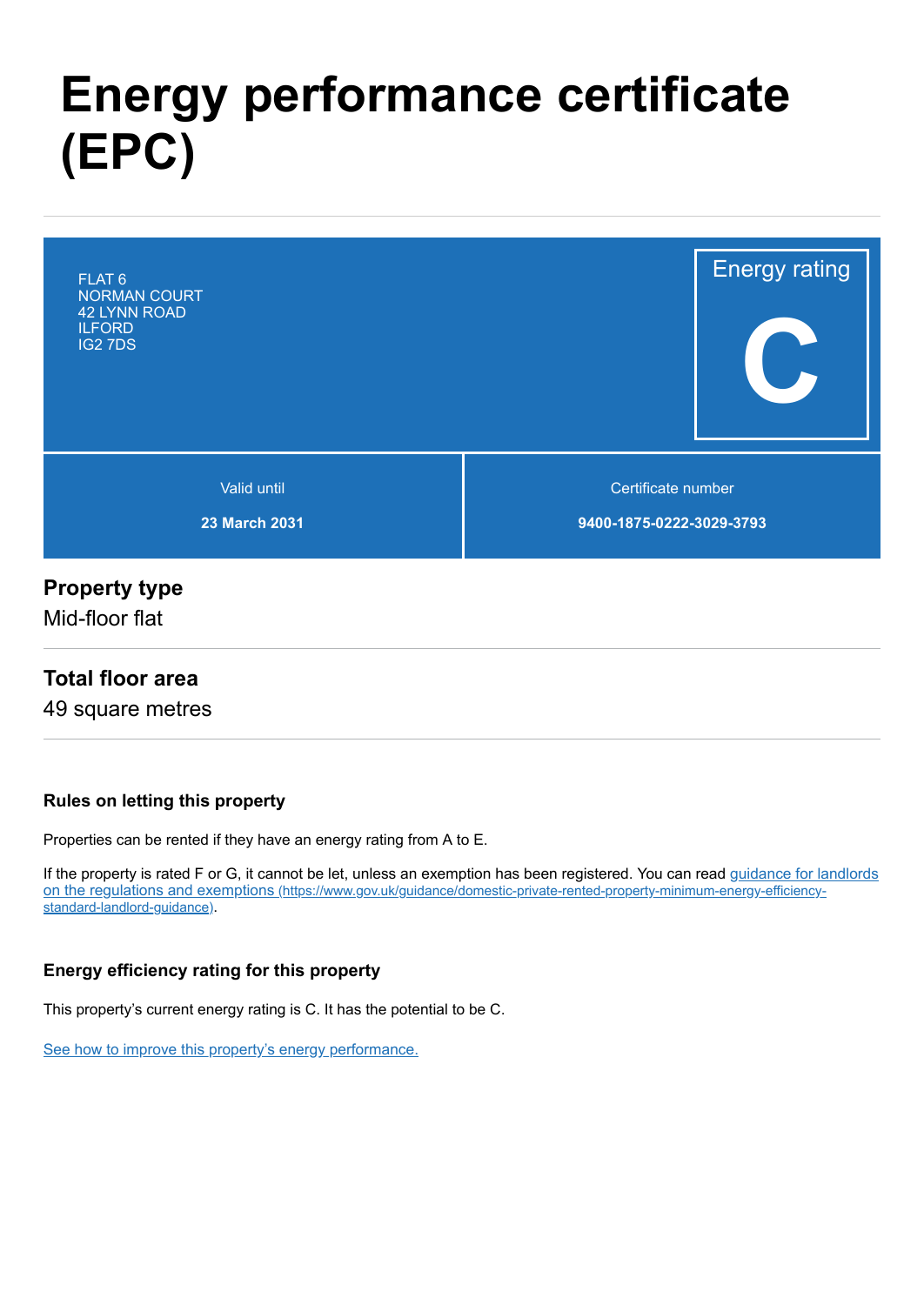| <b>Score</b> | <b>Energy rating</b> | <b>Current</b> | <b>Potential</b> |
|--------------|----------------------|----------------|------------------|
| $92 +$       |                      |                |                  |
| 81-91        | Β                    |                |                  |
| 69-80        | $\mathbf C$          | 72   C         | 77   C           |
| 55-68        |                      |                |                  |
| 39-54        | Е                    |                |                  |
| $21 - 38$    | F                    |                |                  |
| $1 - 20$     |                      | Q              |                  |

The graph shows this property's current and potential energy efficiency.

Properties are given a rating from A (most efficient) to G (least efficient).

Properties are also given a score. The higher the number the lower your fuel bills are likely to be.

For properties in England and Wales:

- the average energy rating is D
- the average energy score is 60

#### **Breakdown of property's energy performance**

This section shows the energy performance for features of this property. The assessment does not consider the condition of a feature and how well it is working.

Each feature is assessed as one of the following:

- very good (most efficient)
- good
- average
- poor
- very poor (least efficient)

When the description says "assumed", it means that the feature could not be inspected and an assumption has been made based on the property's age and type.

| Feature | <b>Description</b>                             | Rating  |
|---------|------------------------------------------------|---------|
| Wall    | Cavity wall, as built, no insulation (assumed) | Poor    |
| Roof    | Pitched, 100 mm loft insulation                | Average |
| Window  | Fully double glazed                            | Average |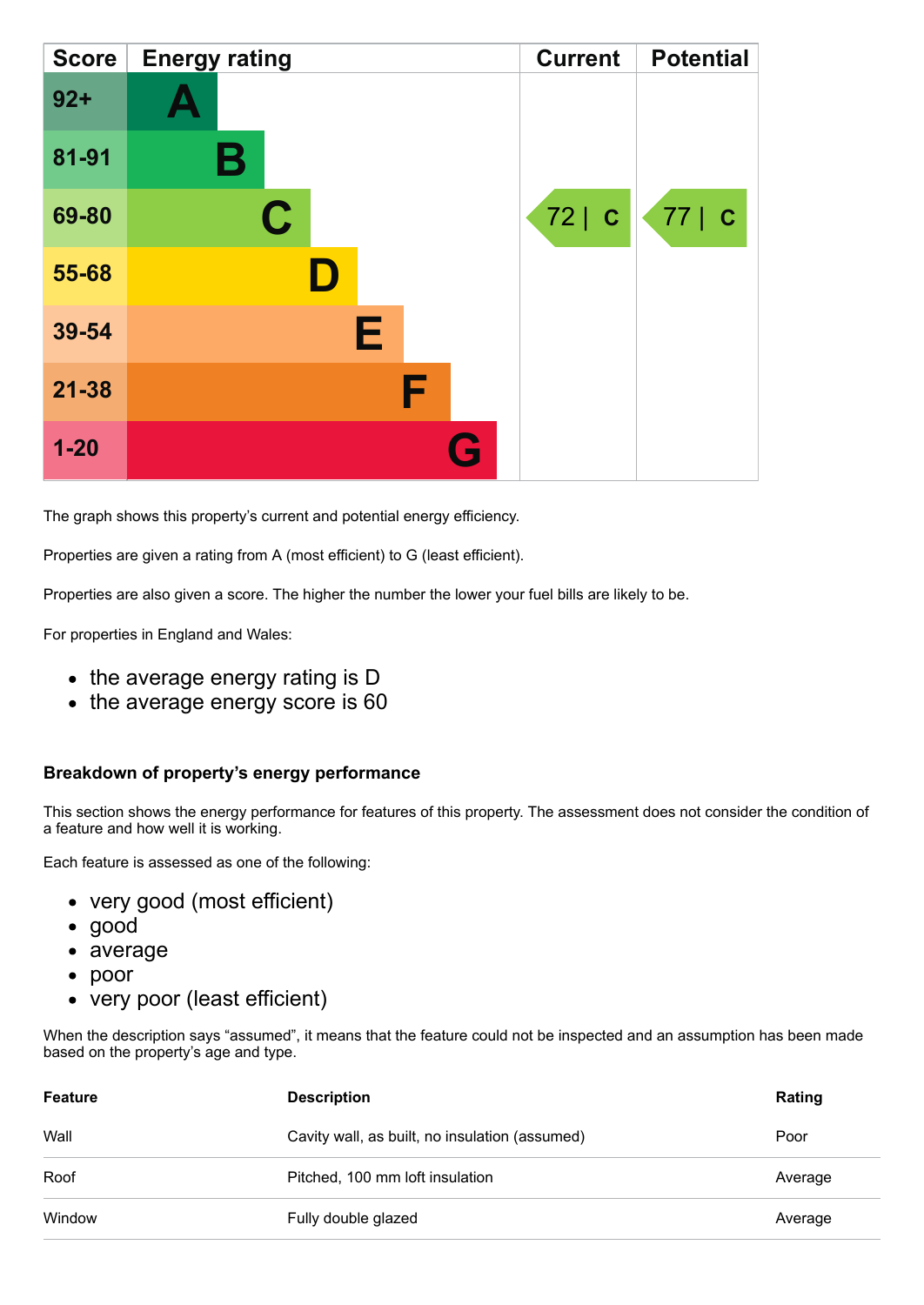| <b>Feature</b>       | <b>Description</b>                       | Rating    |
|----------------------|------------------------------------------|-----------|
| Main heating         | Boiler and radiators, mains gas          | Good      |
| Main heating control | Programmer and room thermostat           | Average   |
| Hot water            | From main system                         | Good      |
| Lighting             | Low energy lighting in all fixed outlets | Very good |
| Floor                | (another dwelling below)                 | N/A       |
| Secondary heating    | None                                     | N/A       |

# **Primary energy use**

The primary energy use for this property per year is 199 kilowatt hours per square metre (kWh/m2).

What is primary energy use?

# **Additional information**

Additional information about this property:

• Cavity fill is recommended

#### **Environmental impact of this property**

One of the biggest contributors to climate change is carbon dioxide (CO2). The energy used for heating, lighting and power in our homes produces over a quarter of the UK's CO2 emissions.

#### **An average household produces**

6 tonnes of CO2

#### **This property produces**

1.7 tonnes of CO2

#### **This property's potential production**

1.3 tonnes of CO2

By making the [recommended changes,](#page-3-0) you could reduce this property's CO2 emissions by 0.4 tonnes per year. This will help to protect the environment.

Environmental impact ratings are based on assumptions about average occupancy and energy use. They may not reflect how energy is consumed by the people living at the property.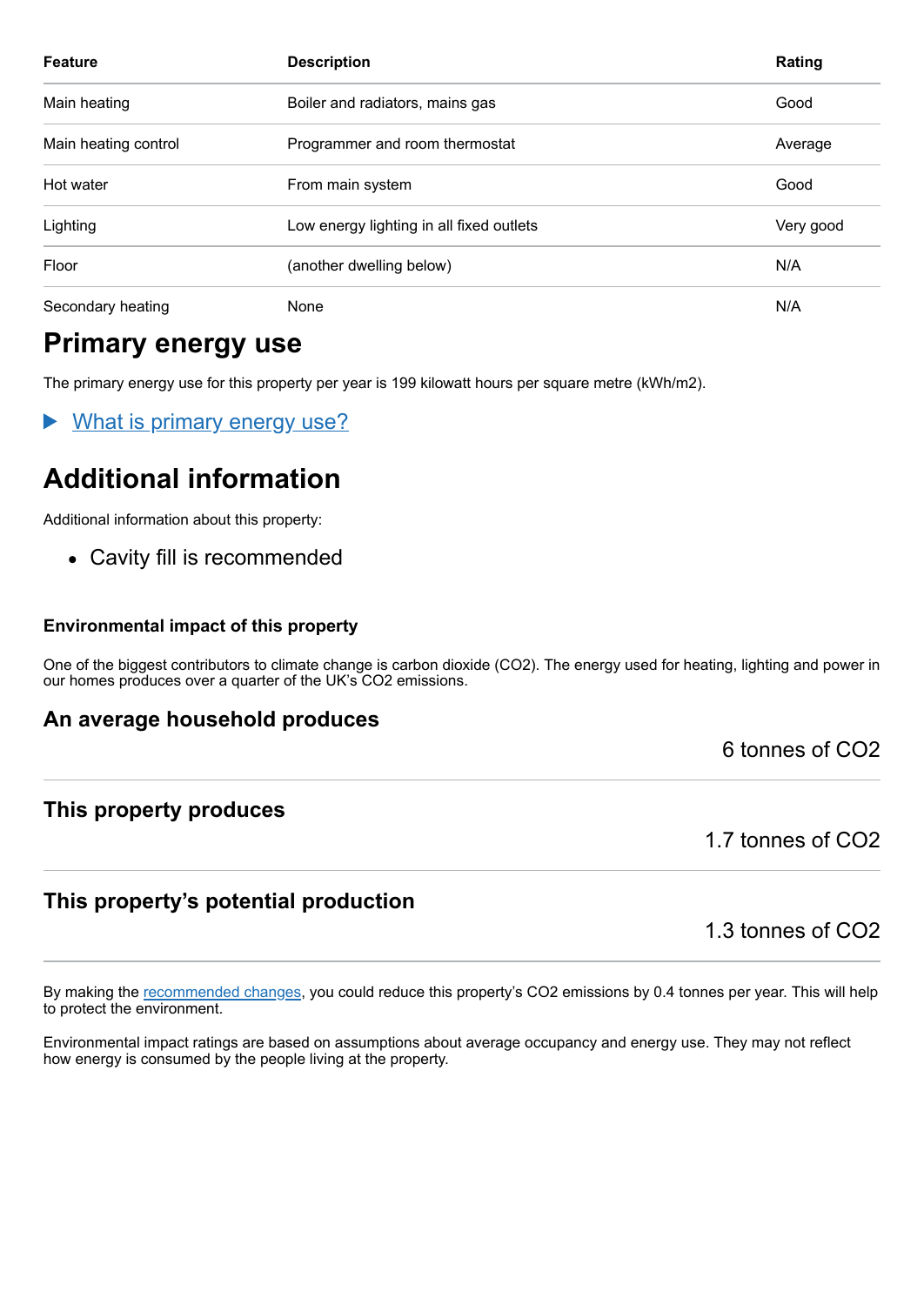#### <span id="page-3-0"></span>**How to improve this property's energy performance**

Making any of the recommended changes will improve this property's energy efficiency.

If you make all of the recommended changes, this will improve the property's energy rating and score from C (72) to C (77).

Potential energy

rating

What is an energy rating?  $\blacktriangleright$ 

| Paying for energy improvements                              |               |
|-------------------------------------------------------------|---------------|
| Potential rating after carrying out recommendations 1 and 2 | 77            |
|                                                             | £46           |
| <b>Typical yearly saving</b>                                |               |
| <b>Typical installation cost</b>                            | £500 - £1,500 |
| Cavity wall insulation                                      |               |
| <b>Recommendation 2: Cavity wall insulation</b>             |               |
|                                                             | 74 C          |
| Potential rating after carrying out recommendation 1        |               |
|                                                             | £24           |
| <b>Typical yearly saving</b>                                |               |
| <b>Typical installation cost</b>                            | £100 - £350   |
| Increase loft insulation to 270 mm                          |               |
| <b>270 mm</b>                                               |               |
| Recommendation 1: Increase loft insulation to               |               |
|                                                             |               |

[Find energy grants and ways to save energy in your home.](https://www.gov.uk/improve-energy-efficiency) (https://www.gov.uk/improve-energy-efficiency)

**Estimated energy use and potential savings**

**Estimated yearly energy cost for this property**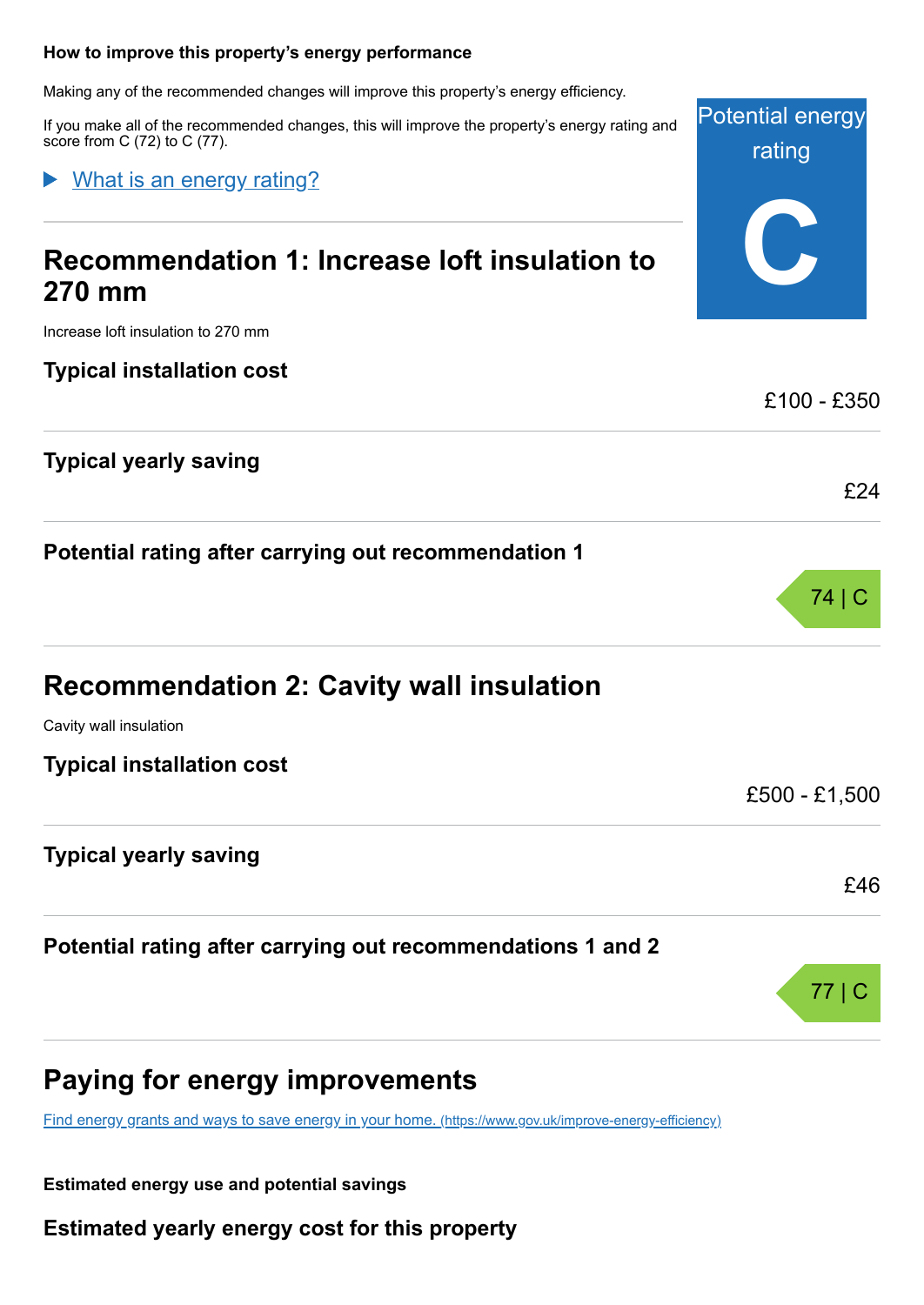£69

## **Potential saving**

The estimated cost shows how much the average household would spend in this property for heating, lighting and hot water. It is not based on how energy is used by the people living at the property.

The estimated saving is based on making all of the recommendations in [how to improve this property's energy performance.](#page-3-0)

For advice on how to reduce your energy bills visit Simple Energy Advice [\(https://www.simpleenergyadvice.org.uk/\)](https://www.simpleenergyadvice.org.uk/).

# **Heating use in this property**

Heating a property usually makes up the majority of energy costs.

## **Estimated energy used to heat this property**

## **Space heating**

4479 kWh per year

## **Water heating**

1687 kWh per year

## **Potential energy savings by installing insulation**

| <b>Type of insulation</b>     | Amount of energy saved |
|-------------------------------|------------------------|
| <b>Loft insulation</b>        | 554 kWh per year       |
| <b>Cavity wall insulation</b> | 1073 kWh per year      |

You might be able to receive Renewable Heat Incentive payments [\(https://www.gov.uk/domestic-renewable-heat-incentive\)](https://www.gov.uk/domestic-renewable-heat-incentive). This will help to reduce carbon emissions by replacing your existing heating system with one that generates renewable heat. The estimated energy required for space and water heating will form the basis of the payments.

#### **Contacting the assessor and accreditation scheme**

This EPC was created by a qualified energy assessor.

If you are unhappy about your property's energy assessment or certificate, you can complain to the assessor directly.

If you are still unhappy after contacting the assessor, you should contact the assessor's accreditation scheme.

Accreditation schemes are appointed by the government to ensure that assessors are qualified to carry out EPC assessments.

# **Assessor contact details**

#### **Assessor's name**

Nicola Nelson

## **Telephone**